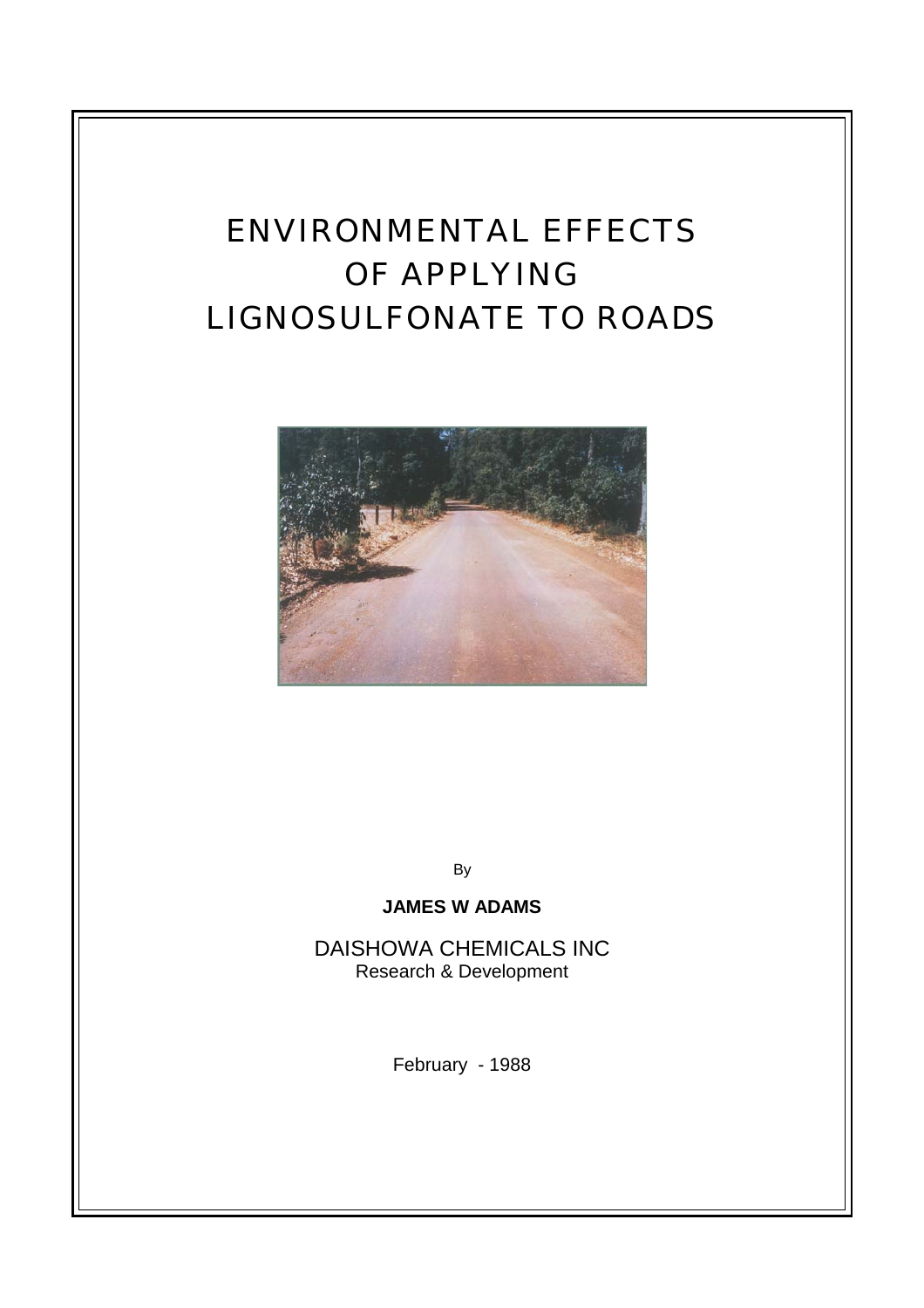## **ENVIRONMENTAL EFFECTS OF APPLYING LIGNOSULFONATE TO ROADS**

## **SUMMARY:**

The overall impact on the environment from applying lignosulfonates to roads is negligible. They are safer to use for stabilisation and dust control than any competing class of chemicals.

The manufacture of lignin involves evaporation; the evaporation process drives off any volatile contaminants such as acetic acid. Corrosion and toxicity towards plants can be readily minimised by pH control and lignosulfonates are non-toxic to animals.

Lignosulfonates have been applied to roads, used in animal feeds and converted into human foods for more than 30 years without problem. This comes as no surprise after learning that the products have the following properties:

- No dioxins present. No other organics present at hazardous levels
- Toxic trace minerals are below EP Toxicity limits \*
- $\bullet$  Low order of toxicity towards fish
- Non-toxic orally and non-irritating to the skin or eyes of animals
- No human health problems attributed to exposure
- $\bullet$  Very low toxicity towards plants
- $\bullet$  Residuals are resistant to decay

When spread on land, there is no risk of contaminating ground water. Published data indicate that at less than 10 kgs per square meter, no problems arise. This is much above the 1 kgm/square meter required for stabilisation and 0.3 kgm used for dust control.

The non-hazardous features and abundant supply of lignosulfonate make it a good material for treating roads (1). It is widely used in Sweden and California – two of the world's most environment-conscious areas.

## **PRODUCTION:**

In the sulfite pulping of wood, lignin – nature's binder – becomes soluble and is separated from the pulp fibers as spent liquor (SSL). This liquor also contains the naturally occurring wood sugars.

Dilute SSL at 12% solids is treated and concentrated to  $50 - 60\%$  solids by evaporating water. Starting from this base material, a family of chemicals has been developed. They are known as lignins or lignosulfonates. They are used in the following applications:

 Components of Adhesives Textile Dye Dispersants Concrete Additives Leather Tanning Agents Road Binders<br>
Feed Molasses Additives<br>
Rattery Plate Expanders<br>
Rattery Plate Expanders

Water Treatment Chemicals Oil Well Drilling Mud Additives Animal Feed Pellet Binders Gypsum Dispersants for Wallboard Battery Plate Expanders

 *\* As set by the U.S. Environmental Protection Agency*  Of the 1.32 million tons of lignosulfonate sold worldwide, 150,000 tons are sold for application to roadways – 80,000 tons in North America and 70,000 tons in Europe and Australia. The product used on roads is the base product that has not been chemically modified and may be the calcium,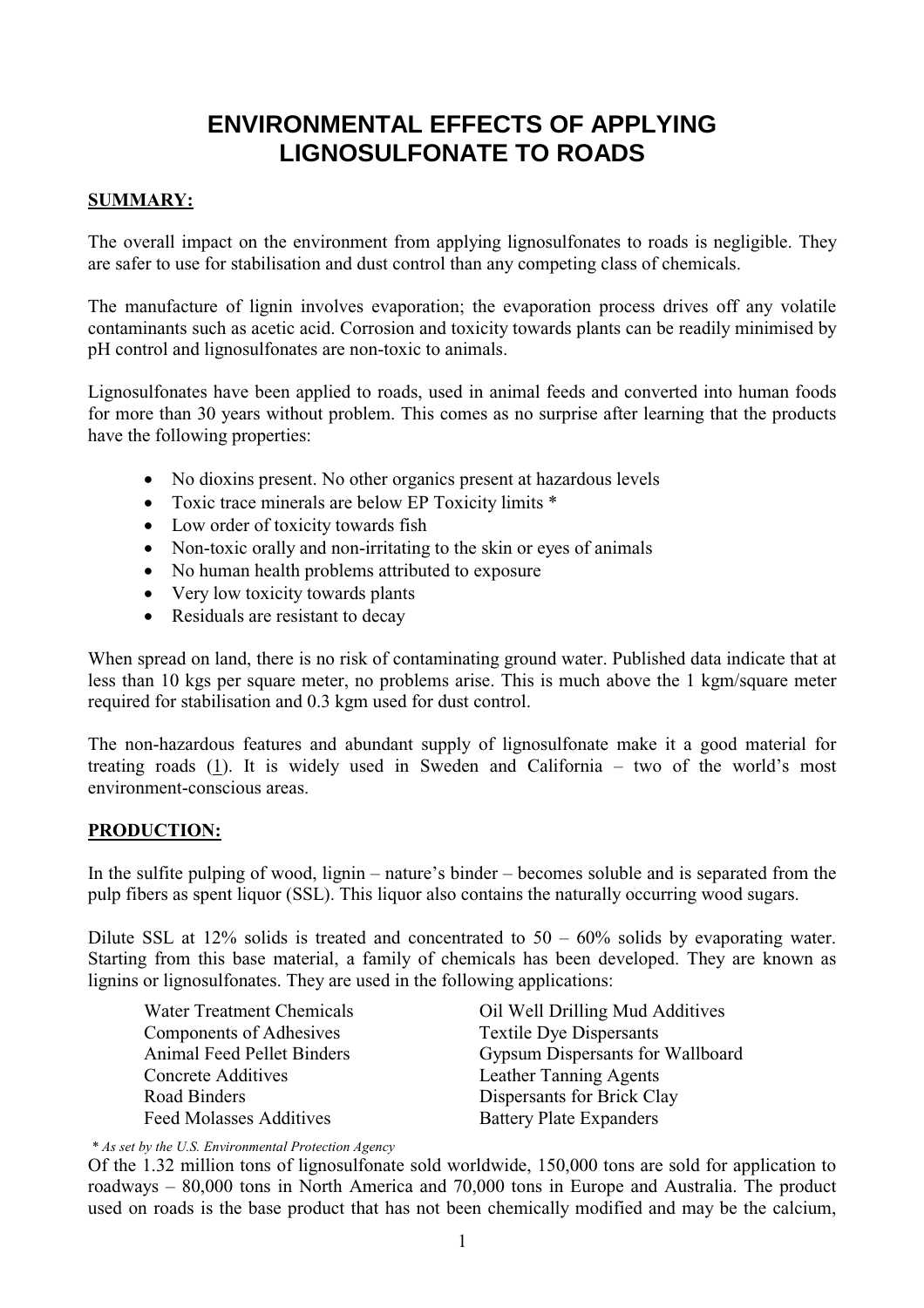sodium or ammonium form depending on the pulp mill (36). Complex lignofsulfonates are sophisticated, high technological content chemicals, showing all the chemical complexity of the naturally occurring lignin from which they were derived.

#### **SUGARS:**

The types of sugars present in lignofsulfonate will change depending on the kind of wood pulped. Wood from needle-bearing trees yield predominantly the hexoses-mannose, glucose and galactose. Wood from leaf-bearing trees yield predominantly the pentoses-xylose and arabinose. We do not pulp maples!

## **ENVIRONMENTAL EFFECTS:**

(a) Dioxins:

During the evaporation of spent liquor,  $SO_2$  and any volatile components are removed. However, with attention recently focused (38) on the presence of dioxins in paper mill effluents, the U.S. Environmental Protection Agency approved laboratory – Enseco Inc., was contracted to determine the dioxin content of SSL roadbinder. Results from analysing a 7-day composite of Lignosol B, (a calcium lignofsulfonate) (37) show that it contains no detectable amounts of 2, 3, 7, 8 – tetrachloro dibenzofuran or 2,3 7, 8 – tetrachloro dibenzop-dioxin. This is not surprising as chlorinated organic contaminants require the presence of substantial chlorine concentrations. This can come from:

- Using chlorinated biocides after bleaching
- Bleaching fibers with chlorine, hypochlorite or chlorine dioxide

But the Quebec mill (REED) does not bleach. Mills that do bleach only do so after the lignosulfonate has been separated and removed from the system.

#### (b) Trace Elements:

Lignosulfonates are wood extracts that contain the mineral elements naturally present in trees. Depending on the tree type and soil on which it was grown, the wood contains different kinds and amounts of minerals. Element analysis of tree barks that are typical for plant residues were published by Harder and Einspahr (12).

The U.S. Environmental Protection Agency (EPA) has recently defined the maximum concentration of elements to establish EP Toxicity (5). Limits are shown in Table 1.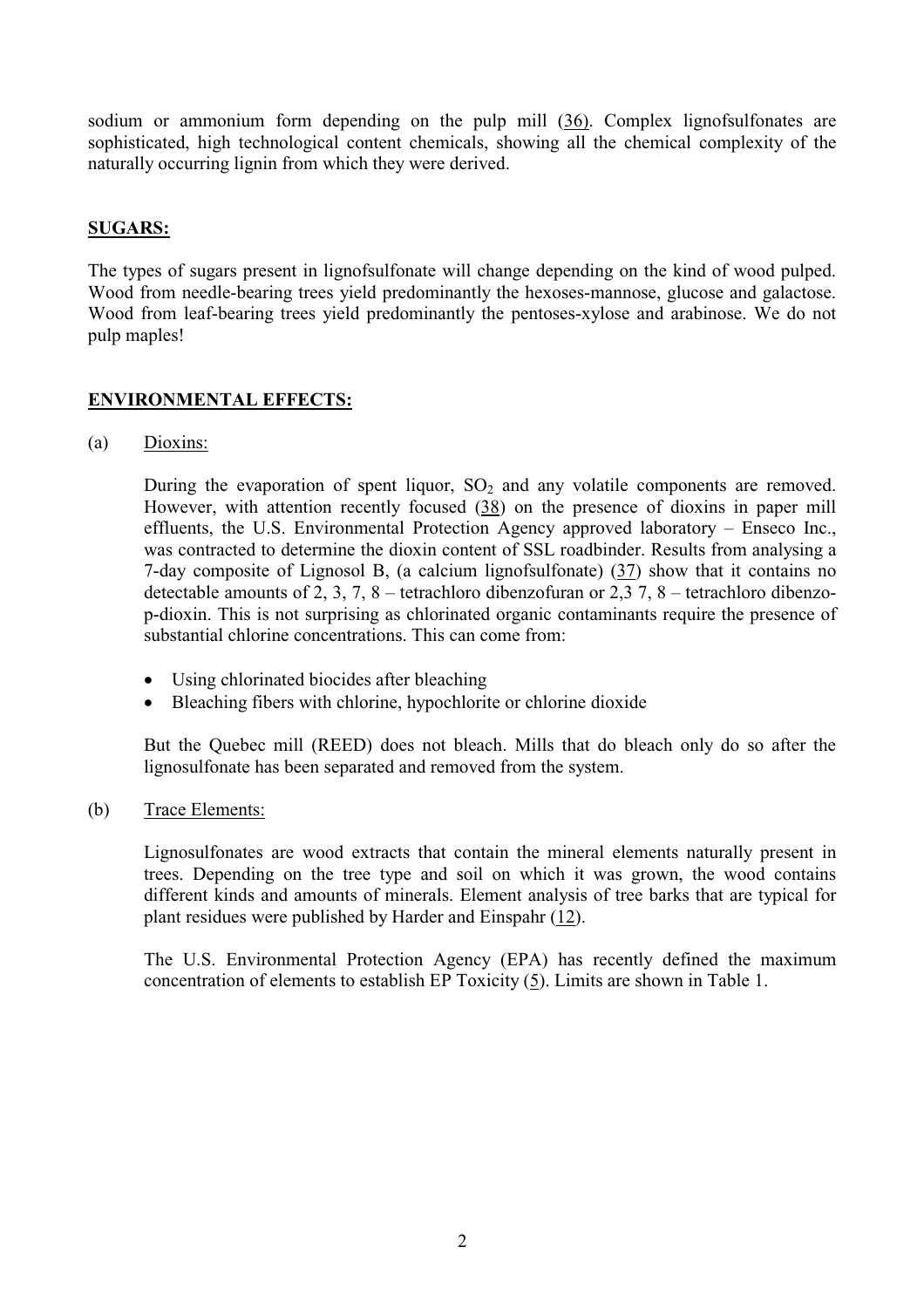#### **TABLE I.**

| <b>EPA Hazardous Waste No.</b> | Contaminant   | <b>Maximum Concentration, ppm</b> |
|--------------------------------|---------------|-----------------------------------|
| D <sub>004</sub>               | Arsenic       | 5.0                               |
| D <sub>005</sub>               | <b>Barium</b> | 100.0                             |
| D <sub>006</sub>               | Cadmium       | <b>1.0</b>                        |
| D007                           | Chromium      | 5.0                               |
| D <sub>008</sub>               | Lead          | 5.0                               |
| D <sub>009</sub>               | Mercury       | 0.2                               |
| D <sub>0</sub> 10              | Selenium      | 1.0                               |
| D011                           | Silver        | 5.0                               |

## **MAXIMUM CONCENTRATION OF CONTAMINANTS FOR CHARACTERISTIC OF EP TOXICITY**

REED's lignosulfonate products are submitted periodically for Proton Induced X-ray Emission analyses. The testing procedures can detect all eight of the EP Toxicity contaminants plus 67 others. Results on REED products (7) are reported in Table II. Note that barium, cadmium, mercury, selenium and silver could not be detected. The other EP Toxic elements are present at levels below the maximum concentration.

#### **TABLE II.**

#### **TRACE ELEMENTS IN LIGNOSULFONATES**

|                | Concentrate   | <b>Neutralized Concentrate</b> |  |
|----------------|---------------|--------------------------------|--|
|                | ppm in solids |                                |  |
| Titanium       | 5.6           |                                |  |
| Aluminum       |               |                                |  |
| Silicon        | 105           | 241                            |  |
| Phosphorus     | 540           | 516                            |  |
| Manganese      | 118           | 155                            |  |
| Iron           | 207           | 869                            |  |
| Cobalt         | 1.8           | 6.6                            |  |
| Nickel         | 0.9           | 1.4                            |  |
| Copper         | 2             | 1.2                            |  |
| Zinc           | 25            | 31                             |  |
| Gallium        | 0.3           |                                |  |
| <b>Bromine</b> | 0.7           | $\Omega$                       |  |
| Rubidium       | 3.7           | 2.5                            |  |
| Strontium      | 32.5          | 34                             |  |
| Zirconium      | 1.8           | 1.6                            |  |
| Molybdenum     | $\theta$      | 2.5                            |  |
| Arsenic        | 0.1           |                                |  |
| Barium         |               |                                |  |
| Cadmium        |               |                                |  |
| Chromium       |               | 2.7                            |  |
| Lead           |               | 0.3                            |  |
| Mercury        |               |                                |  |
| Selenium       |               |                                |  |
| Silver         |               |                                |  |

#### **Reed Calcium Lignosulfonate**

Neutralisation adds some trace minerals as they are contributed by the naturally occurring limestone that is used in the neutralising process.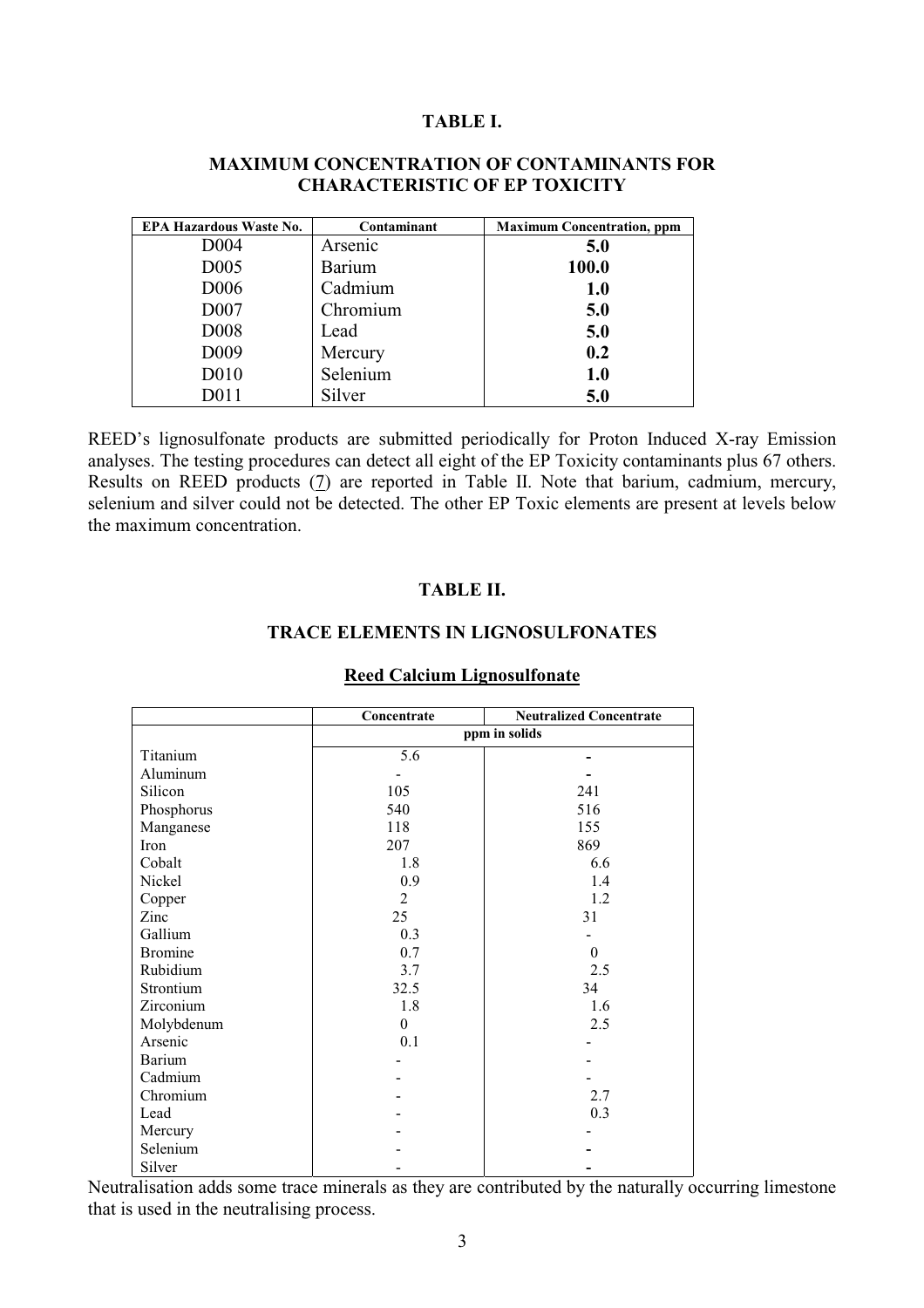## **ACUTE ANIMAL TOXICITY:**

During the past 22 years, many of REED LIGNIN'S products have been examined. All of them proved to be non-toxic. Table III shows the results for 18 widely used products. The basic lignin used on roads would be even more innocuous (22).

To assess health risks involved in handling a new chemical, it is tested for acute toxicity in white rates and skin and eye irritation on rabbits. If all 10 rats in a test survive a one-time feeding dose of five grams/kilogram of body weight, the product is considered non-toxic according to the Occupational Safety and Health Administration (OSHA) rule, printed in the U.S. Code of Federal Regulations 29 CFR 1910.1200 (4). If rats do not survive the five gram/kilogram feeding level, testing is conducted to find the dose that kills  $50\%$  of the rats (LD<sub>50</sub>).

Emperical scores are used to report results for skin and eye irritation tests with a skin irritation score of less than five needed to rate a material non-irritating to the skin. Testing for eye irritation is done following instructions in the Code of Federal Regulations 16 CFR 1500.42. The Hazelton Laboratory report on testing the lignin product, Additive-A Type 3, (10), is typical for doing this kind of work.

#### **TABLE III**

| <b>PRODUCT</b>     | <b>TEST</b><br>LAB | <b>DATE</b> | <b>ORAL</b><br><b>TOXICITY</b><br><b>ON WHITE</b><br>RATS, LD <sub>50</sub><br>g/kg | <b>RABBIT SKIN</b><br><b>IRRITATION</b><br><b>INDEX</b> | <b>RABBIT</b><br><b>EYE IRRITATION SCORE</b> |                |          |
|--------------------|--------------------|-------------|-------------------------------------------------------------------------------------|---------------------------------------------------------|----------------------------------------------|----------------|----------|
|                    |                    |             |                                                                                     |                                                         | 24 hrs                                       | 48 hrs         | 72 hrs   |
| Maracell XE        | <b>WARF</b>        | 1977        | > 5                                                                                 | $\mathbf 0$                                             | 0.33                                         | $\theta$       | $\Omega$ |
| Marasperse N-22    | WARF               | 1975        |                                                                                     | 0                                                       | $\theta$                                     | $\Omega$       | $\Omega$ |
| Marasperse CB      | WARF               | 1975        |                                                                                     | $\Omega$                                                | $\Omega$                                     | $\Omega$       | 0        |
| Marasperse CE-22   | WARF               | 1977        | > 5                                                                                 | 0.17                                                    | 2.0                                          | $\Omega$       | $\Omega$ |
| Marasperse B-22    | <b>WARF</b>        | 1975        |                                                                                     | 0                                                       | $\theta$                                     | $\Omega$       | $\Omega$ |
| Marasperse OS      | Raltech            | 1978        | > 5                                                                                 | $\overline{0}$                                          | $\Omega$                                     | $\Omega$       | $\Omega$ |
| Marasperse N-3     | Raltech            | 1978        | > 5                                                                                 | $\mathbf 0$                                             | $\overline{0}$                               | $\overline{0}$ | 0        |
| Marasperse CBOs-3  | <b>WARF</b>        | 1977        | > 5                                                                                 |                                                         |                                              |                |          |
| Marasperse CR-23-7 | WARF               | 1977        | > 5                                                                                 | 0.21                                                    | 0.67                                         | $\Omega$       | 0        |
| Marasperse XCB-2   | WARF               | 1977        |                                                                                     | 0.17                                                    | 0.67                                         | $\theta$       | 0        |
| Norlig 41          | <b>WARF</b>        | 1975        |                                                                                     | 0                                                       | $\Omega$                                     | $\Omega$       | $\Omega$ |
| Norlig 41d         | <b>WARF</b>        | 1975        |                                                                                     | $\mathbf 0$                                             | $\overline{0}$                               | $\Omega$       | 0        |
| Norlig 41N         | WARF               | 1976        | > 5                                                                                 | 0                                                       | $\theta$                                     | $\theta$       | 0        |
| Norlig 412         | Raltech            | 1978        | > 5                                                                                 | 0.2                                                     | $\Omega$                                     | $\Omega$       | $\Omega$ |
| Additive-A, Type 3 | Hazelton           | 1985        | > 5                                                                                 | 1.5                                                     | $\theta$                                     | $\theta$       | 0        |
| Americo SD-1       | Raltech            | 1978        | > 5                                                                                 | 0                                                       | $\Omega$                                     | $\Omega$       | $\Omega$ |
| Kelig 32           | <b>WARF</b>        | 1977        |                                                                                     | $\overline{0}$                                          | $\overline{0}$                               | $\Omega$       | 0        |
| Kelig 32-2         | Raltech            | 1978        | > 5                                                                                 | 0.1                                                     | $\mathbf 0$                                  | 0              | 0        |

## **ACUTE TOXICITY OF LIGNIN PRODUCTS TYPICAL REED PRODUCTS**

Reed's roadbinder is among the Norlig 41 class of products. **SUBACUTE TOXICITY:**

In 1960, American Cyanamid, Hercules Powder, NOPCO Chemical and Socony Mobil Oil Companies sponsored a study at the Industrial Bio-Test Laboratories to Determine the 90-day subacute oral toxicity of a REED sodium lignosfulfonate, Marasperse N.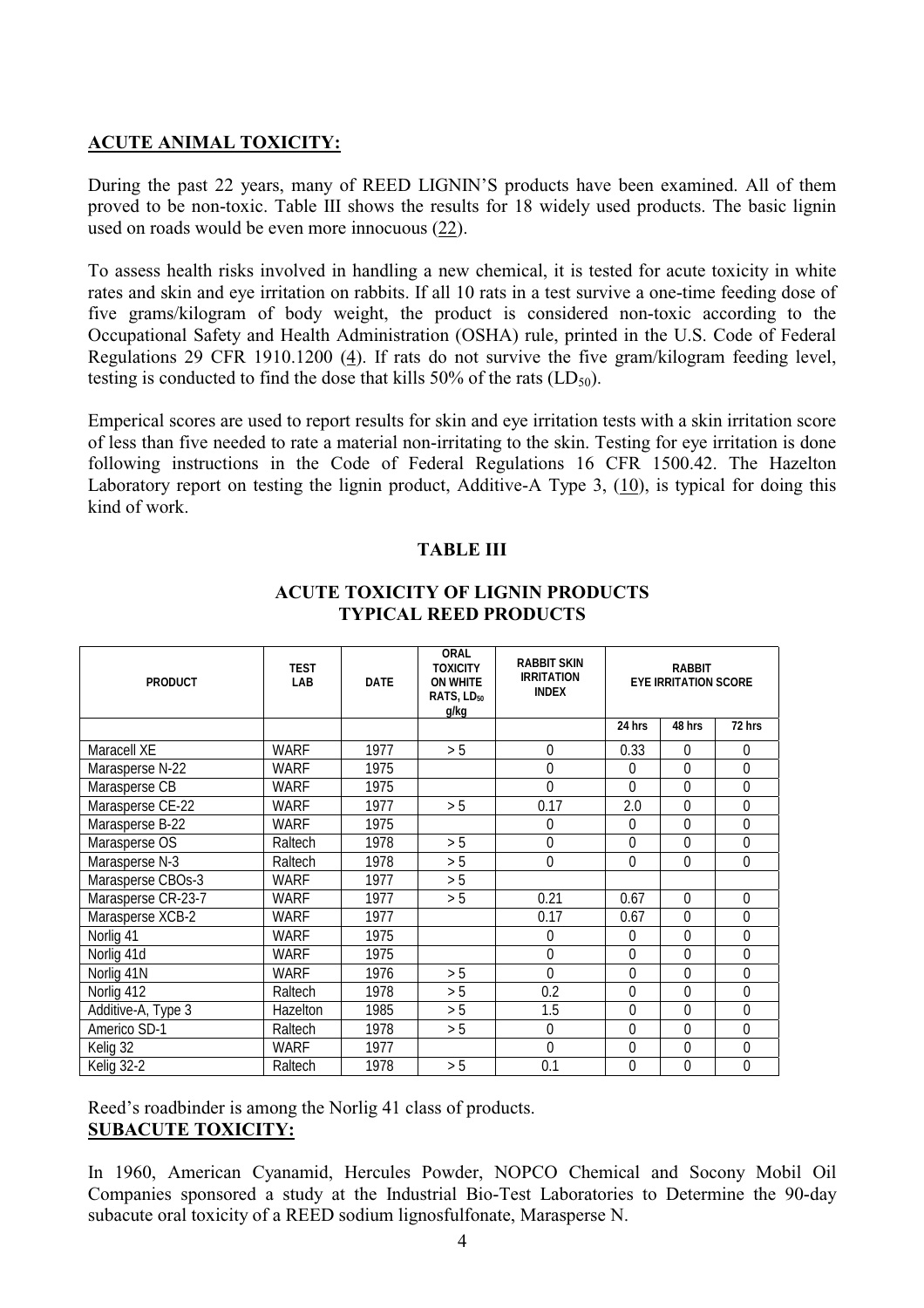Seven groups of 14 white rats were fed chow containing 0, 0, .01, .05, .20, 1.0 and 5.0% Marasperse N for 90 days. Results were reported by Kay and Calandra (15).

- None of the five dietary levels of Marasperse N had adverse effects on the growth of rats
- Only small differences were found for food consumption and food utilisation
- No dose-correlated trends were apparent in mortality data
- No significant abnormal behaviour was noted among animals of any group
- Periodic blood studies disclosed no adverse findings
- $\bullet$  Urine analysis revealed no significant abnormalities
- No significant gross pathological findings were noted at autopsy of sacrificed animals

## **CHRONIC TOXICITY:**

For effects of long-term exposure there are the good health records for those who have worked with reacting and spray drying this material. Over a period of 40 years to date, no human health problem has been attributed to exposure to lignosulfonate.

Before using lignosulfonate in poultry and animal feeds, calcium, sodium and ammonium forms of SSL were scrutinised very carefully for long-term health effects. Results of studies conducted to get approval to use the SSL products in animal feeds were obtained from the U.S. Department of Health & Human Services under the Freedom of Information Act  $(25)$ . After reviewing data filed with Food Additive Petitions No. 706 and 1239, the Commissioner of the Food & Drug Administration ruled on August 15, 1962 that:

 "…….The Division of Food concludes that the product is reproducible, of uniform composition, and that it accomplishes its intended technical effect of pellet binding. An analytical method is available for regulatory purposes.

 The Division of Pharmacology concludes that use of the additive in animal feed under the proposed conditions of use in animal feed is safe.

 The Division of Veterinary Medicine concludes that the additive is safe for use in animal feeds and effective as a pelleting aid.

 Mr Philbeck, Meat Inspection Division, ARS, U.S.D.A., offers no adverse comment to this order."

Today, 30 years after lignins were introduced into animal feeds, no chronic toxicity problems have arisen. This is not surprising, after all – hay, grain and forage contain 20% lignin.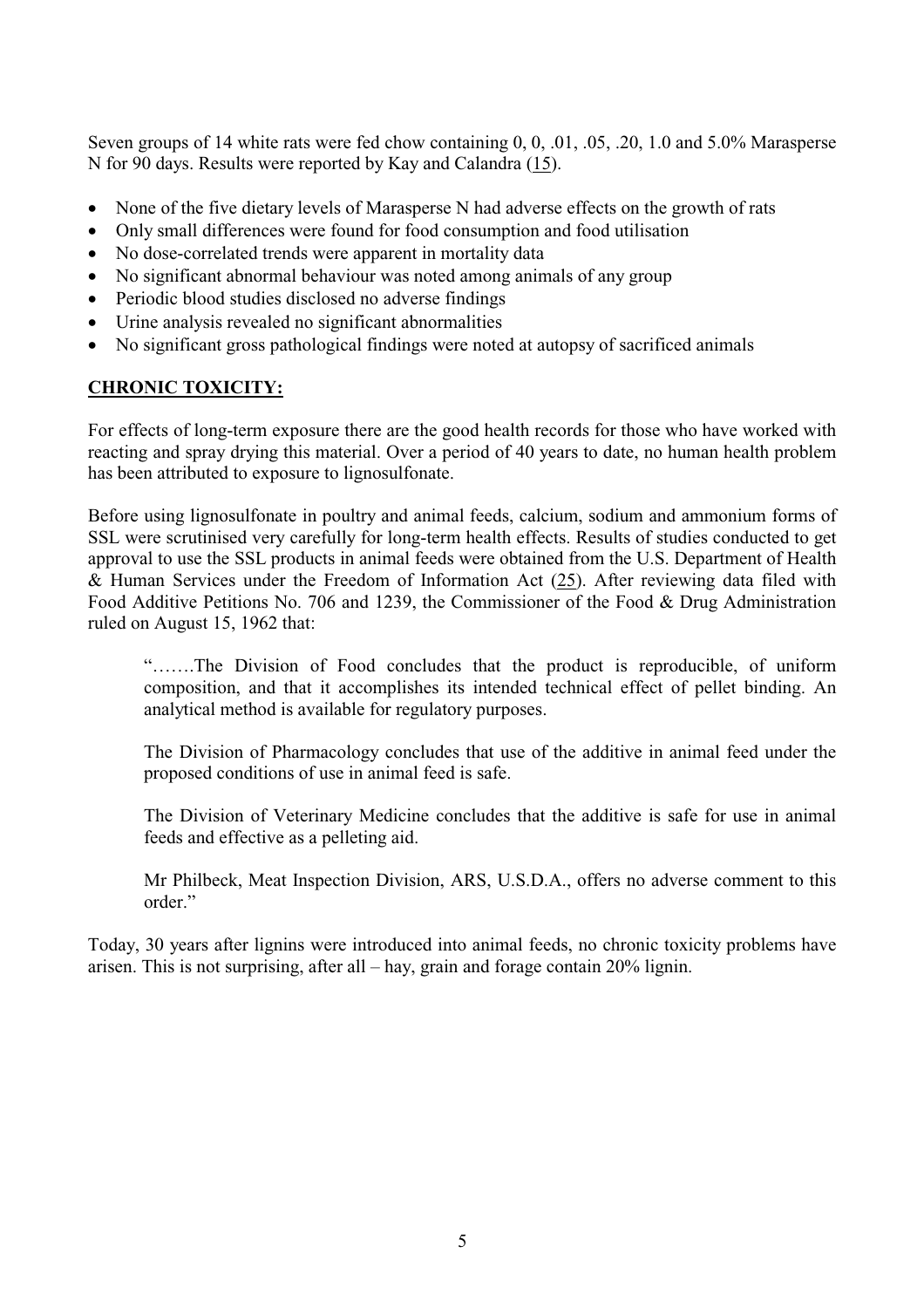## **FISH TOXICITY:**

Because a lot of water is needed for transporting, processing and pulping wood, paper mills locate near oceans, lakes and rivers. Many studies have been conducted to measure the water polluting effects of the following:

- Wood transport
- $\bullet$  Debarking
- $\bullet$  Pulping
- $\bullet$  Fiber washing
- $\bullet$  Fiber bleaching
- Paper making (6, 20, 21, 31, 32)

But, most of the studies have been concerned with spent liquor prior to evaporation, whereas lignosulfonate products, sold for road dedusting are SSL concentrates. When removing water in evaporators sulfur dioxide, acetic and formic acids are distilled off leaving liquors that are less toxic than the raw material. Published information about various lignosulfonates are summarised in Table IV along with reference toxicity values for familiar products.

Evaporating water and volatiles from dilute calcium and sodium SSL substantially reduces toxicity to the point where fish can tolerate 3,000 rather than 1,000 mg/l of solids. With purified lignosulfonates the tolerance is increased to 7,000 mg/l (27). The common salts calcium chloride, sodium chloride and sodium sulfate have  $LC_{50}$  96-hour values in the 5,000 – 10,000 range (8). In reference books (18,28) the cutoff point for  $LC_{50}$  96-hour values is 1,000 mg/l. Compounds with values greater than this are given a value of >1,000 and are considered to have a low order of toxicity. Calcium and sodium lignosulfonates, calcium chloride, sodium chloride and sodium sulfate all are in this category. By contrast, the popular laundry detergent **Tide** and surfactants used in making such products are very toxic toward fish (14). Values ranging from  $4 - 50$ mg/l are reported for these materials in Table IV.

#### **TABLE IV**

| <b>REFERENCE</b> | <b>FISH</b>            | <b>LIGNOSULFONATE TESTED</b>    | $LC_{50} - 96$ hours<br>mg solids/litre |
|------------------|------------------------|---------------------------------|-----------------------------------------|
| Wilson           | Rainbow Trout          | Lignosol BD (Quebec)            | 3,700                                   |
| Stapanian        | Rainbow Trout          | Lignosite (West Coast)          | 2,125                                   |
| Wilson           | Rainbow Trout          | Lignosol XD                     | 3,500                                   |
| Roald            | Rainbow Trout          | Purified Na Lignosulfonate      | 7,300                                   |
| Canada           | Various                | Calcium Chloride                | 5,000                                   |
| Jones            | Various                | Sodium Chloride                 | 6,000                                   |
| Jones            | <b>Fathead Minnows</b> | Sodium Sulfate                  | 9,000                                   |
| Jones            | <b>Fathead Minnows</b> | <b>Tide Laundry Detergent</b>   | 50                                      |
| Jones            | <b>Fathead Minnows</b> | Sodium Dodecylbenzene Sulfonate | $\overline{4}$                          |
| Jones            | <b>Fathead Minnows</b> | Sodium Lauryl Sulfate           |                                         |

## **TOXICITY OF WATER SOLUBLE MATERIALS TOWARD FISH**

#### **PLANTS:**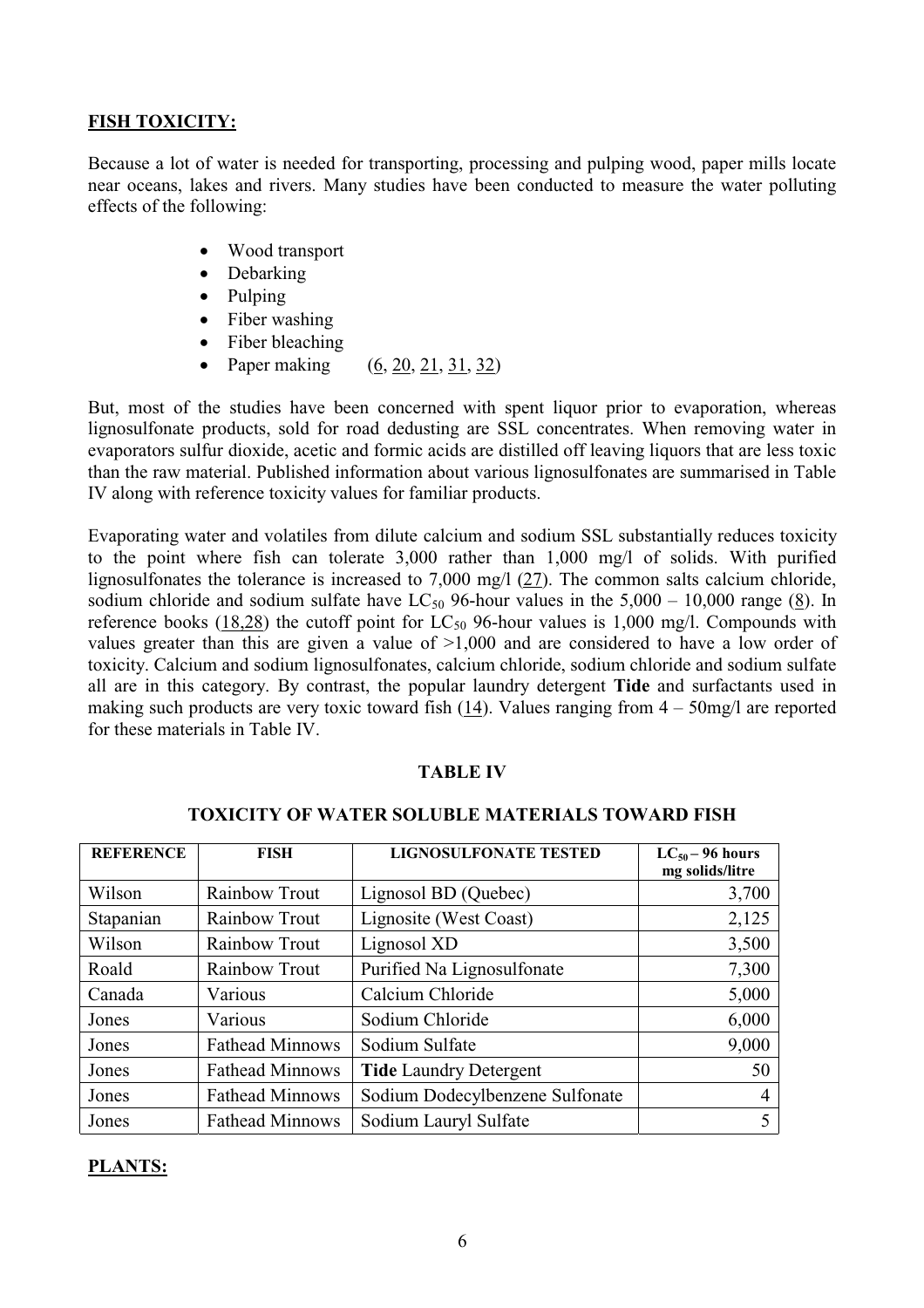With any liquid material that is applied to roadways, there is concern about harming plants that grow near the roads. Treating dirt roads with lignosulfonate to stabilise them for carrying vehicle traffic requires mixing 15 tons of solid per mile in the top six inches of soil on a 24-foot wide road. To do this, lignosulfonates are diluted with water. After spraying on the roadway, a road grader or scarifier is used to mix the binder with soil. Compacting with a roller is done soon after mixing.

For dust control, only 2.5 tons of solids per mile are sprayed on premoistened dirt roads. This total amount is usually applied in two applications.

In recent years both techniques have been used in Europe and North America. They account for the sale of 150,000 short tons of lignosulfonate solids that are used to treat 20,000 miles of roadway. No complaint of plant damage has been reported from this wide exposure (30). This is not a surprise after reading details of a very bold experiment that Stapanian and Shea (29) conducted. They applied Lignosite, a 50% solids calcium lignosulfonate, directly to the ground cover of Douglas Fir plantations in the state of Washington. Very high application rates of 21, 42 and 63 tons of solids per acre were applied to twelve 5 x 10m (16 x 33 feet) plots of forest land. Four plots received the same treatment. These treating levels are way above the 5 and 1.3 tons of solids per acre applications used for stabilising and dedusting roads.

Observations made periodically up to 12 weeks after the Lignosite was applied, indicated that the woody vegetation was not affected. The biomass of herbaceous plants was significantly decreased only at the two highest application rates. The growth of Douglas Fir trees was not significantly affected.

In another study Gast and Early  $(9)$  reported on the phytotoxicity of three commercial lignosulfonates toward garden crops, cotton and tobacco. This work was done with ingredients used for pesticide formulations. Of the 77 products tested, Marasperse C, Marasperse CB and Marasperse N were the least toxic. Pertinent results are reproduced in Table V. Lignosulfonates are now widely used in herbicide and pesticide formulations.

Chlorides are not expensive in California and, like lignins, are often used for dust abatement. However, at relatively low dosage chlorides can kill vines and care is suggested when applying them (19).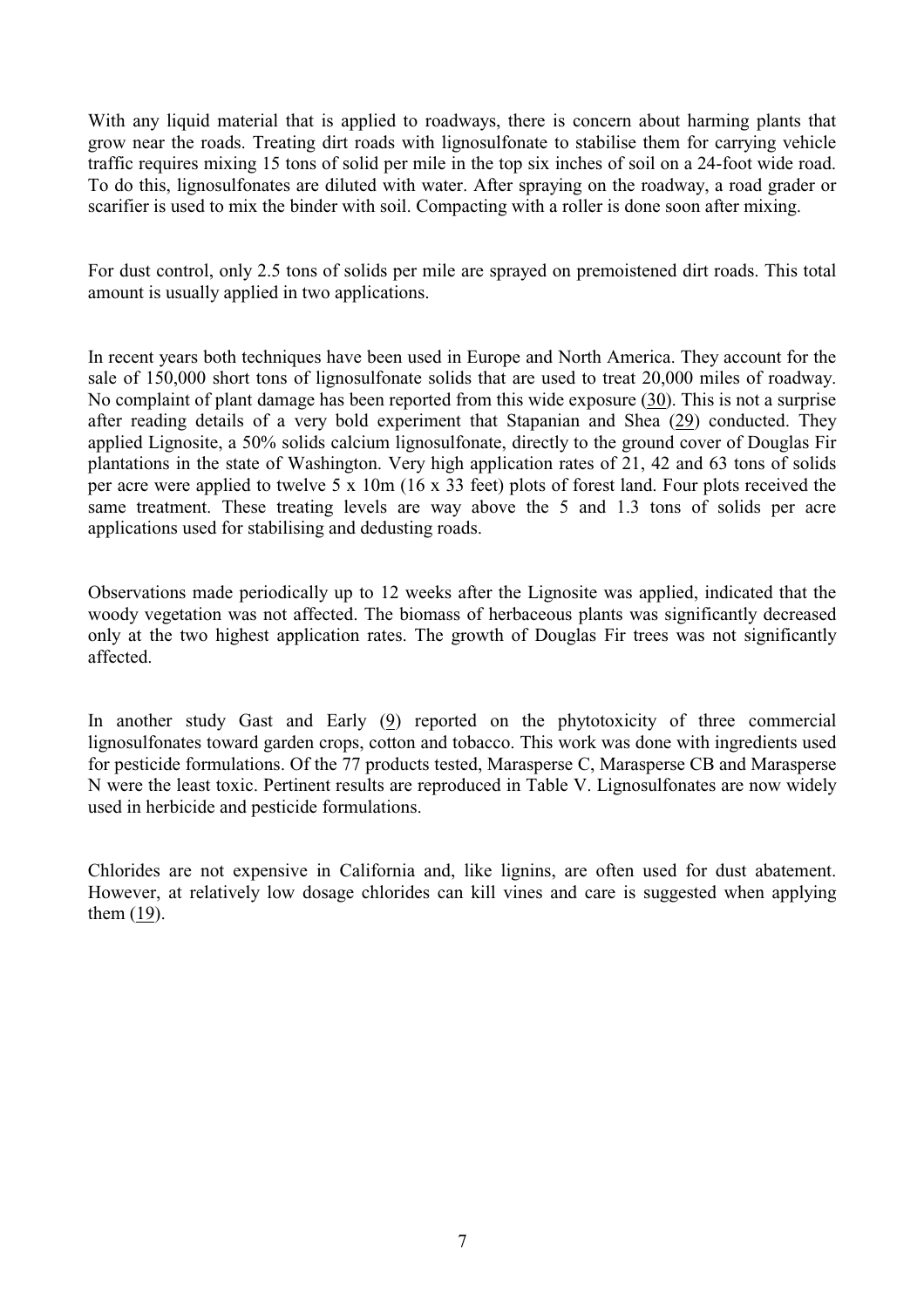#### **TABLE V**

## **PHYTOTOXICITY RATINGS Plant Injury**

#### **0 = None, 1 = Slight, 2 = Moderate, 3 = Heavy, 4 = Severe**

| Plant         | Conc in Water<br>Applied % | Marasperse C<br>(Calcium | Marasperse CB<br>(Sodium | Marasperse N<br>(Sodium |  |  |  |
|---------------|----------------------------|--------------------------|--------------------------|-------------------------|--|--|--|
|               |                            | Lignosulfonate)          | Lignosulfonate)          | Lignosulfonate)         |  |  |  |
| <b>LEAVES</b> |                            |                          |                          |                         |  |  |  |
| Bean          | 1.0                        | 0                        | 1                        | $\theta$                |  |  |  |
|               | 0.1                        | $\overline{0}$           | $\overline{0}$           | $\overline{0}$          |  |  |  |
| Corn          | 1.0                        | 0                        | $\pmb{0}$                | 0                       |  |  |  |
|               | 0.1                        | $\overline{0}$           | $\pmb{0}$                | 0                       |  |  |  |
| Cotton        | 1.0                        | 0                        | $\pmb{0}$                | $\overline{0}$          |  |  |  |
|               | 0.1                        | 0                        | $\overline{0}$           | 0                       |  |  |  |
| Cucumber      | 1.0                        | $\overline{0}$           | $\pmb{0}$                | 0                       |  |  |  |
|               | 0.1                        | 0                        | $\overline{0}$           | 0                       |  |  |  |
| Tobacco       | 1.0                        | $\pmb{0}$                | 0                        | 0                       |  |  |  |
|               | 0.1                        | 0                        | 0                        | 0                       |  |  |  |
| Tomato        | 1.0                        | 0.5                      | 0.3                      | 0                       |  |  |  |
|               | 0.1                        | $\overline{0}$           | $\overline{0}$           | $\boldsymbol{0}$        |  |  |  |
| <b>ROOTS</b>  |                            |                          |                          |                         |  |  |  |
| Tomato        | 1.0                        | 4                        | 1                        | $\overline{4}$          |  |  |  |
|               | 0.1                        | 0                        | $\overline{0}$           | $\boldsymbol{0}$        |  |  |  |
|               | 0.01                       | $\overline{0}$           | $\overline{0}$           | $\mathbf{0}$            |  |  |  |
|               | 0.001                      | $\pmb{0}$                | $\pmb{0}$                | 0                       |  |  |  |
| Tobacco       | 1.0                        | $\pmb{0}$                | $\boldsymbol{0}$         | $\boldsymbol{0}$        |  |  |  |
|               | 0.1                        | 0                        | $\pmb{0}$                | 0                       |  |  |  |

#### **GROUNDWATER:**

The effect of lignosulfonate on groundwater is related to concentration. Applying 4,000 tons of dissolved solids each year to the same acre of porous soil will drive the liquor down into the groundwater with no time for destruction by fermentation. Results from ponding studies are vivid demonstrations. With much more modest one-time applications of  $20 - 60$  tons / acre Stapanian (29) indicates slow movement and time for fermentation which should pose no threat to contaminating groundwater. With no serious groundwater contamination expected at 50 tons/acre, applying 5 and 1.3 tons/acre for road paving and dust control would not be a serious matter.

#### **DECAY / BIOLOGICAL OXYGEN DEMAND:**

Sugars and carbohydrates are easily fermented by many different microbes. With as much as 35% of these easily fermented substances present in lignosulfonate, and few toxic materials around, it is no surprise that partial decay occurs quickly. In fact, lignosulfoante is used as a fermentation media for the commercial production of ethyl alcohol, fodder yeast and food-grade yeast.

Because of the wood sugars, lignosulfonates are not added to waterways containing fish and a marginal supply of dissolved oxygen. Microbes will feed on the sugars and consume oxygen in the process.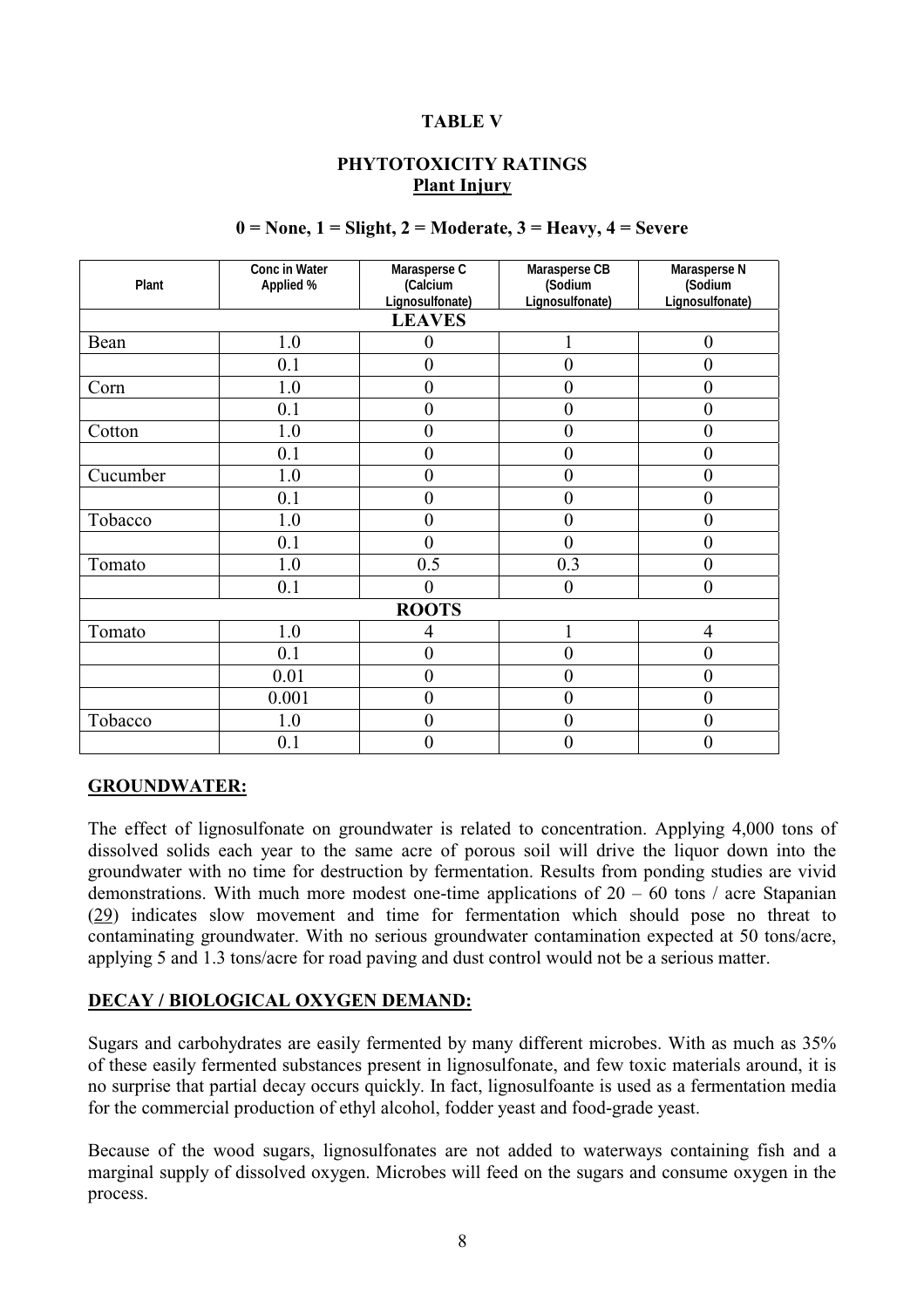Results of many tests on basic lignosulfonate indicate that its five-day Biochemical Oxygen Demand (BOD<sub>5</sub>) is 0.23 pounds per pound of solids. Microbes acting on 100 pounds of basic lignosulfonate for five days require 23 pounds of oxygen. The 100 pounds of lignin must be mixed with 394,000 gallons (1,500 cubic meters) of water containing 11 ppm dissolved oxygen to wind up after five days with water containing 4 ppm dissolved oxygen. The 4 ppm dissolved oxygen is where fish kill first appears. This means that 30 ppm of SSL solids will allow dissolved oxygen at a safe level. More complex lignosulfonates show lower BOD<sub>5</sub> values.

During the 1960s, much attention was given to laundry detergents that produce voluminous and persistent foam in discharge waterways. The problem was traced to sudsing surfactants that biodegraded very slowly. In developing new sudsing surfactants, River Dieaway was the most popular test used for measuring biodegradation. The test was applied to examine lignosulfonates.

Small amounts of lignosulfonate, dissolved in aerated Wisconsin River water, were held at room temperature for 33 days. Samples removed periodically were tested for organic matter content by oxidising with dichromate to determine the Chemical Oxygen Demand (COD). Data showed that Norlig A, a lignosulfonate roadbinding material, degraded 28% in five days and 43% in 33 days. This closely corresponds to the carbohydrate content of the product, and indicates that pure lignin resists decay. Pure lignin is the last to go in natural decay processes.

The 54% material remaining after 33 days of incubation persists as a roadbinder, and will show as natural lignin colour in waterways. It is a situation much like the brown colour imparted to streams and lakes by humus and humic acids produced in the decay of plants and trees.

## **CORROSION:**

Severe corrosion of automobile underparts is usually associated with the use of salts for de-icing roads during winter months. This is not always so. A study by the Swedish Highway Department (17), indicates that in areas where calcium chloride or magnesium chloride is used for keeping dust down on dirt roads, automobile corrosion from this source is more severe than from salts used for road deicing(16).

Because of the nature of their binding mechanism, lignins absorb onto soils and clays and form cohesive bonds. This is very different from calcium chloride which is loosely concentrated on the surface of the road from where it is easily blown into passing vehicles where it can start its insidious corroding activity.

## **DISCUSSION:**

This survey of lignin and the environment has only touched on the subject. However, a full reference index is attached for those wishing to study the subject in greater depth.

Any open minded analysis of the data will conclude that the use of lignin for dust control and road stabilisation is not only environmentally safe, but is more "environmentally friendly" than any other dust palliatives available.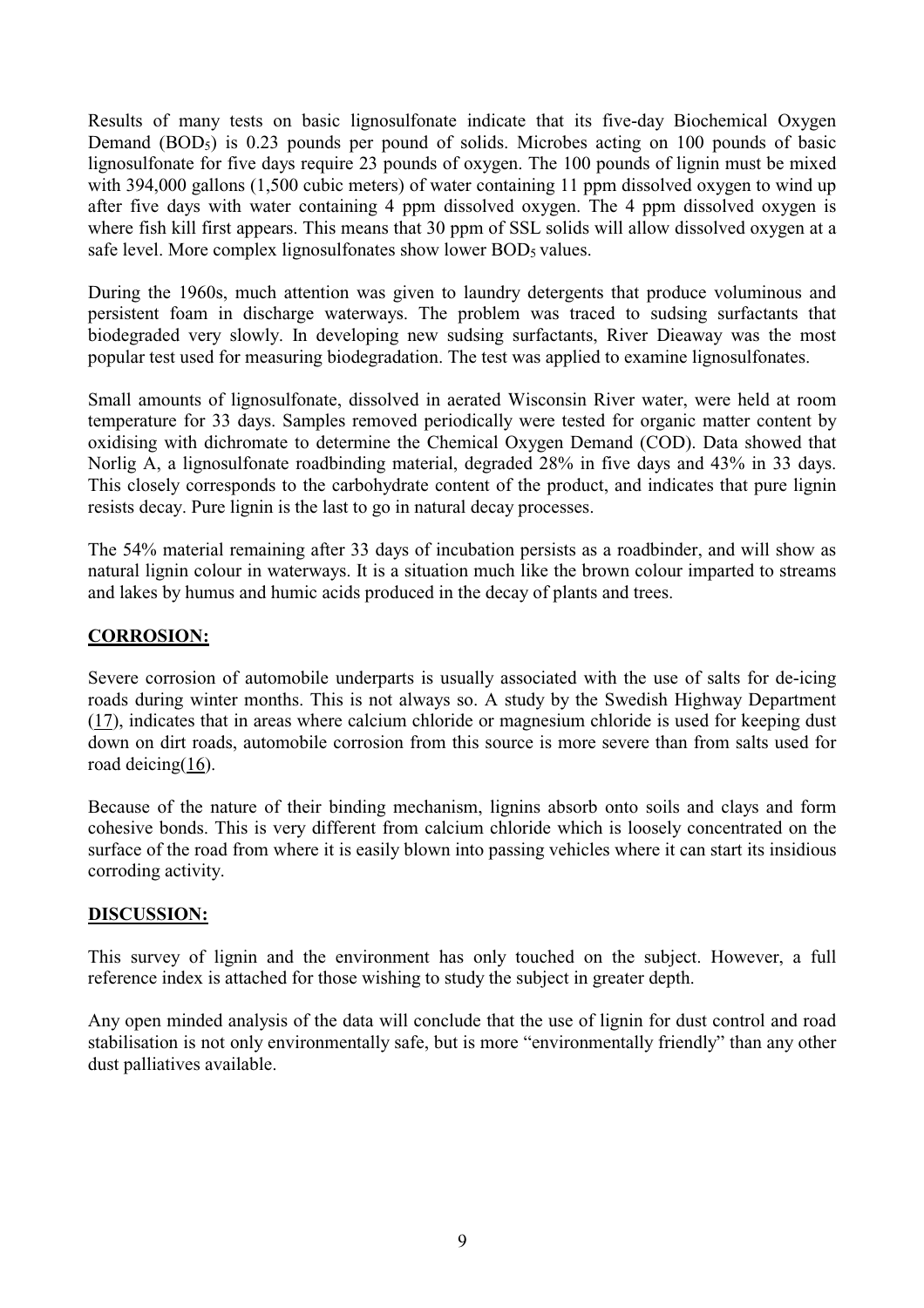#### **REFERENCES:**

- 1. U.S. Bureau of Mines Information Circular 7806.
- 2. Beak, T.W. Consultants Ltd., Anaerobic Contact Filter for Treatment of Waste Sulfite Liquor, CPAR Project Report 103-1, March 31, 1973.
- 3. Benning, R., Corrosion Rate of Norlig 11 and Norlig 41, American Can Co. memo to R Peiser, September 19, 1972.
- 4. Code of Federal Regulations, 29 CFR 1910.1200, Revised as of July 1, 1985, p 888.
- 5. Code of Federal Regulations, 40 CFR 261.24, Revised as of July 1, 1987.
- 6. Doudoroff, P and Katz, M., Critical Review of Literature on the Toxicity of Industrial Wastes, Sewerage and Industrial Wastes, 22 1432 (1950).
- 7. Element Analysis Corporation report December 5, 1986 in the Rothschild files under 55 Res. and Consulting Labs.
- 8. Enviro Technical Information for Problem Spills Calcium Chloride. Environment Canada Environmental Protection Service, May 1984.
- 9. Gast, R and Early, J., Phytotoxicity of Solvents and Emulsifiers used in Insecticide Formulations, Ag. Chem., p 43 (April 1956).
- 10. Glaza, S. Final Report on Toxicity of Additive A Type 3, Hazelton. Laboratories Report to J. Adams of Reed Lignin, October 11, 1985.
- 11. Griffin, J and West, J., Acute Toxicity of Ammonia-Base Neutral Sulfite Pulp Mill Waste Liquor to Rainbow Trout. Bul. of Envir. Contam. and Toxicol. 15 No. 5., 608 (1976).
- 12. Harder, M., and Einspahr, D., Levels of Some Essential Metals in Bark, Tappi 63 110 (Dec. 1980).
- 13. J V Belle. Paper mill by-product used for dust abatement. Public Works. July 1971.
- 14. Jones, J., Fish and River Pollution. Butterworths, Washington (1964) p 122.
- 15. Kay, J and Calandra, J., Industrial Bio-Test Labs report to the NOPCO Chemical Co., Ninety-Day Subacute Oral Toxicity of Marasperse N, September 19, 1960.
- 16. Data available from Holmens Bruk AB. 546800 Vargon, Sweden.
- 17. Lecture 09-03-1987, Logging Roads Maintenance Forestry School Course (Sweden).
- 18. Lewis, R and Tatken, R., Registry of Toxic Effects of Chemical Substances, 1979 Edition, U.S. Dept of Health and Human Services (Sept, 1980).
- 19. Private communication. ITT (Rayonier) Wash. U.S.A.
- 20. Marier, J., The Effects of Pulp and Paper Waste with Particular Attention to Fish and Bioassay Procedures for Assessment of Harmful Effects. National Research Council of Canada Report No. 13501.
- 21. McKean, W., Pulp and Paper Ind. ch. in Introduction to Environmental Toxicology, Guthrie, F., and Perry, J. Ed. Elsevier, N.Y.
- 22. See Reed Lignin General Brochure under Toxicology.
- 23. Details available from Special Mining Services Pty Ltd., Lochinvar, Australia.
- 24. National Association of Corrosion Engineers Handbook Fifth Ed. Corrosion data summary Metals Section.